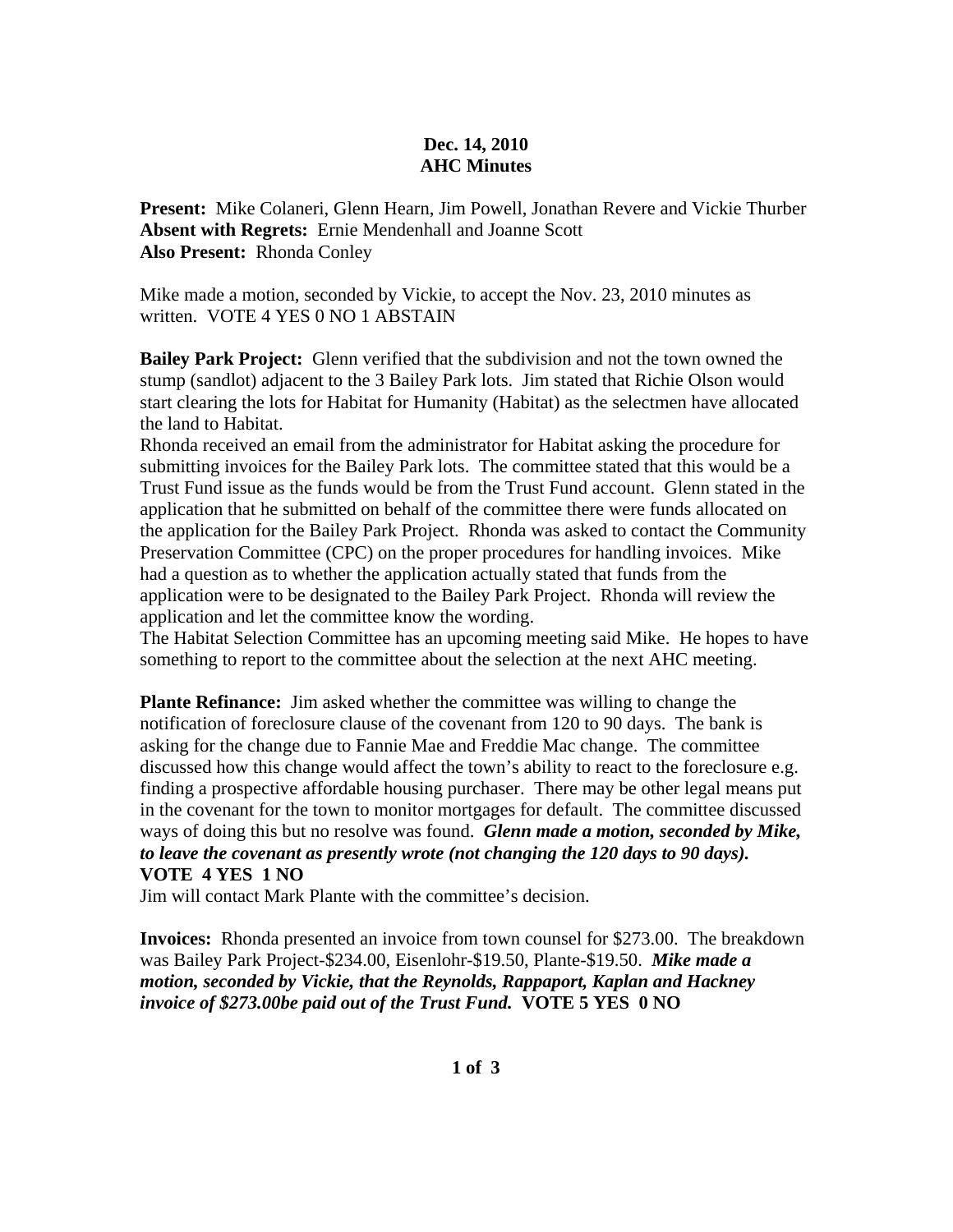|                                                                                      | <b>Budget:</b> Jim led a short discussion of the 2012 budget. The final breakdown was as |            |
|--------------------------------------------------------------------------------------|------------------------------------------------------------------------------------------|------------|
|                                                                                      | follows: Personal Services                                                               | \$3,500.00 |
|                                                                                      | Professional and Technical (training, seminars)                                          | \$450.00   |
|                                                                                      | Communications (notices/ads)                                                             | \$100.00   |
|                                                                                      | Legal Services                                                                           | \$2,000.00 |
| Mike made a motion, seconded by Glenn, to approve the 2012 budget of \$6,050.00 with |                                                                                          |            |

*the above listed expenses.* **VOTE 5 YES 0 NO** 

**Crow Hollow (Strom) Development:** Jim heard that Strom might make an offer of 2 off site lots instead of the agreed 1 on site lot for the subdivision.

**Conveyance Policy:** Jonathan brought up the Cynthia Aquilar abatement request. He would like to see the committee pursue the conveyance policy they worked on earlier this year. *Jonathan made a motion, seconded by Vickie, that Jim via email contact town counsel (cc Jen Rand) about the status of the conveyance policy and if necessary to speak to counsel in person.* **VOTE 5 YES 0 NO** 

**Rules of Order:** Jonathan asked Jim if he had reviewed the Robert's Rules of Order. Jonathan would like to have the rules of order clearly stated for conducting a meeting. There was a short discussion of rules. *Glenn made a motion, seconded by Mike, that Jim codifies the rules that the committee is presently using.*  **VOTE 3 YES 0 NO 2 ABSTAIN**

## **Reports**

**FinCom:** Jonathan stated the Financial Committee is preparing a schedule for budget presentations. He said the committee would be notified as to their presentation time.

No other reports.

## **NEW BUSINESS**

**VHO:** Jim feels the public is not clear on what VHO is. He encouraged the committee members to familiarize themselves with the various organizations in the VHO building and educate those they meet in the public sector.

**Potential Foreclosure:** Mike feels the committee needs to set up some procedures to follow if a foreclosure happens with an affordable homeowner in West Tisbury. Some of the questions brought up were who should talk to other affordable housing groups, how to have an affordable housing qualified recipient already available as a possible purchaser, when to get the lawyers involved, etc. Vickie suggested that a questionnaire be presented to the various town affordable housing groups. The questionnaire would ask the groups various questions about their procedures on this issue. Questions about their covenants, foreclosure procedures, etc. Jim asked the committee to brainstorm questions and forward them to Rhonda to start creating a questionnaire.